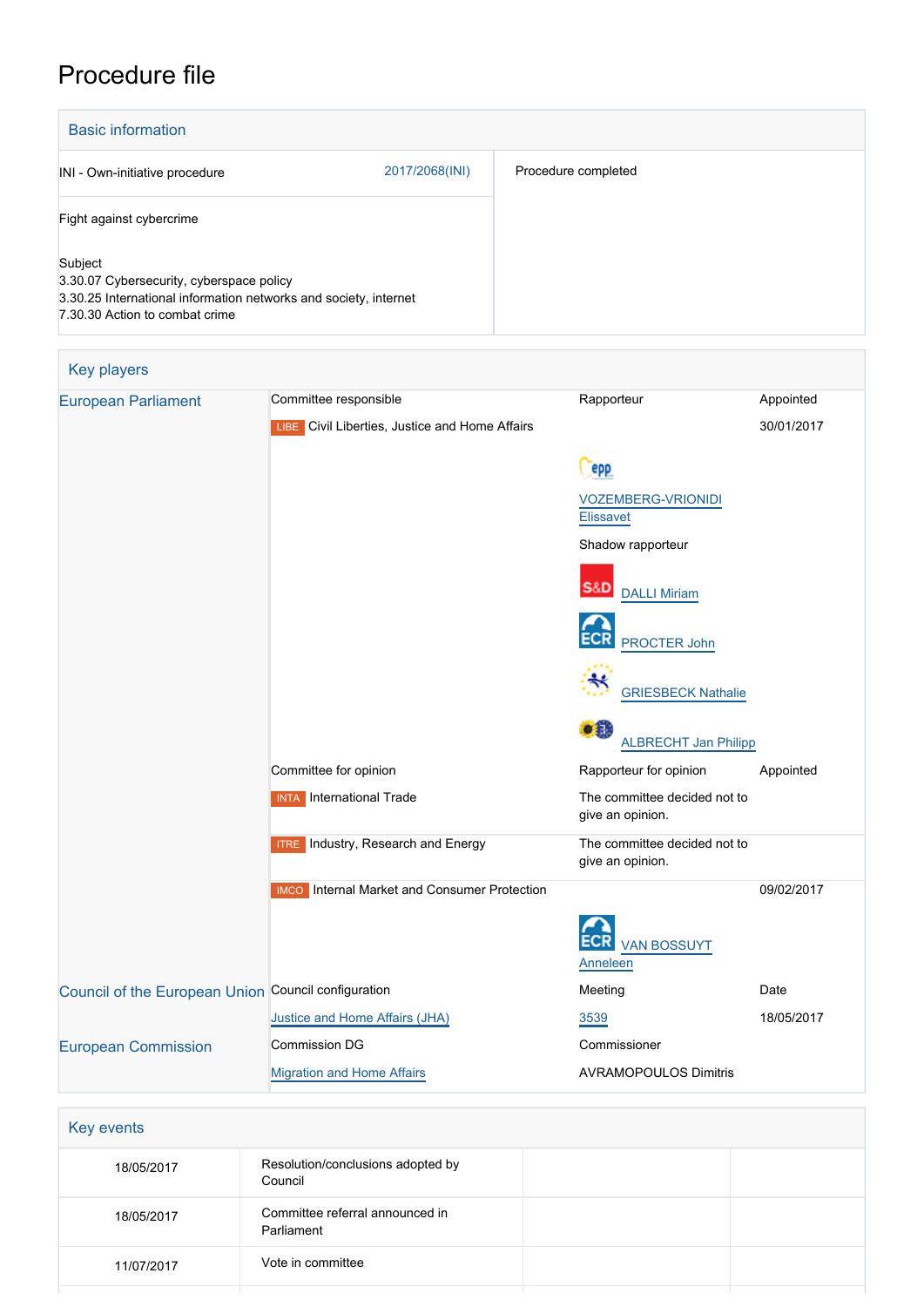| 26/07/2017 | Committee report tabled for plenary | A8-0272/2017 | Summary |
|------------|-------------------------------------|--------------|---------|
| 02/10/2017 | Debate in Parliament                | ۷C           |         |
| 03/10/2017 | Results of vote in Parliament       |              |         |
| 03/10/2017 | Decision by Parliament              | T8-0366/2017 | Summary |
| 03/10/2017 | End of procedure in Parliament      |              |         |

| <b>Technical information</b> |                                |  |
|------------------------------|--------------------------------|--|
| Procedure reference          | 2017/2068(INI)                 |  |
| Procedure type               | INI - Own-initiative procedure |  |
| Procedure subtype            | Initiative                     |  |
| Legal basis                  | Rules of Procedure EP 54       |  |
| Other legal basis            | Rules of Procedure EP 159      |  |
| Stage reached in procedure   | Procedure completed            |  |
| Committee dossier            | LIBE/8/09854                   |  |

## Documentation gateway

| Committee draft report                                 |             | PE604.566    | 11/05/2017 | EP  |         |
|--------------------------------------------------------|-------------|--------------|------------|-----|---------|
| Amendments tabled in committee                         |             | PE606.071    | 09/06/2017 | EP  |         |
| Amendments tabled in committee                         |             | PE606.072    | 09/06/2017 | EP  |         |
| Committee opinion                                      | <b>IMCO</b> | PE606.009    | 13/06/2017 | EP  |         |
| Committee report tabled for plenary, single<br>reading |             | A8-0272/2017 | 26/07/2017 | EP  | Summary |
| Text adopted by Parliament, single reading             |             | T8-0366/2017 | 03/10/2017 | EP  | Summary |
| Commission response to text adopted in<br>plenary      |             | SP(2017)778  | 22/01/2018 | EC. |         |

## Fight against cybercrime

The Committee on Civil Liberties, Justice and Home Affairs adopted the own-initiative report drawn up by Elissavet VOZEMBERG-VRIONIDI (EPP, EL) on the fight against cybercrime.

Background: Europol's assessment of the threat posed by organised crime on the Internet (IOCTA) of 28 September 2016 indicated that cybercrime (zombie networks and malware etc.) is increasing in intensity, complexity and causing ever-greater economic and social damage, affecting the fundamental rights of individuals. 80% of companies in Europe have experienced at least one cybersecurity incident.

Children who use the internet at an increasingly early age are particularly vulnerable to the risk of being groomed by paedophiles and other forms of online sexual exploitation.

Faced with these challenges, the report suggested clarifying the definitions of cybercrime to ensure that EU institutions and Member States share a common legal definitions.

On a general level, Members recommended the:

- rapid transposition of [Directive 2011/93/EC](http://eur-lex.europa.eu/legal-content/EN/TXT/PDF/?uri=CELEX:02011L0093-20111217&qid=1504524182442&from=EN) on combating the sexual abuse and sexual exploitation of children and child pornography and the adoption of an action plan for the protection of children's rights online and offline in cyberspace;
- establishment of juridical measures to fight against the phenomenon of online violence against women and cyberbullying;
- guarantee that illegal online content should be removed immediately by due legal process.

To be effective, cybersecurity strategies should be based on fundamental freedoms and rights.

Prevention: in the context of the review of the EU's cybersecurity strategy, the Commission is invited to: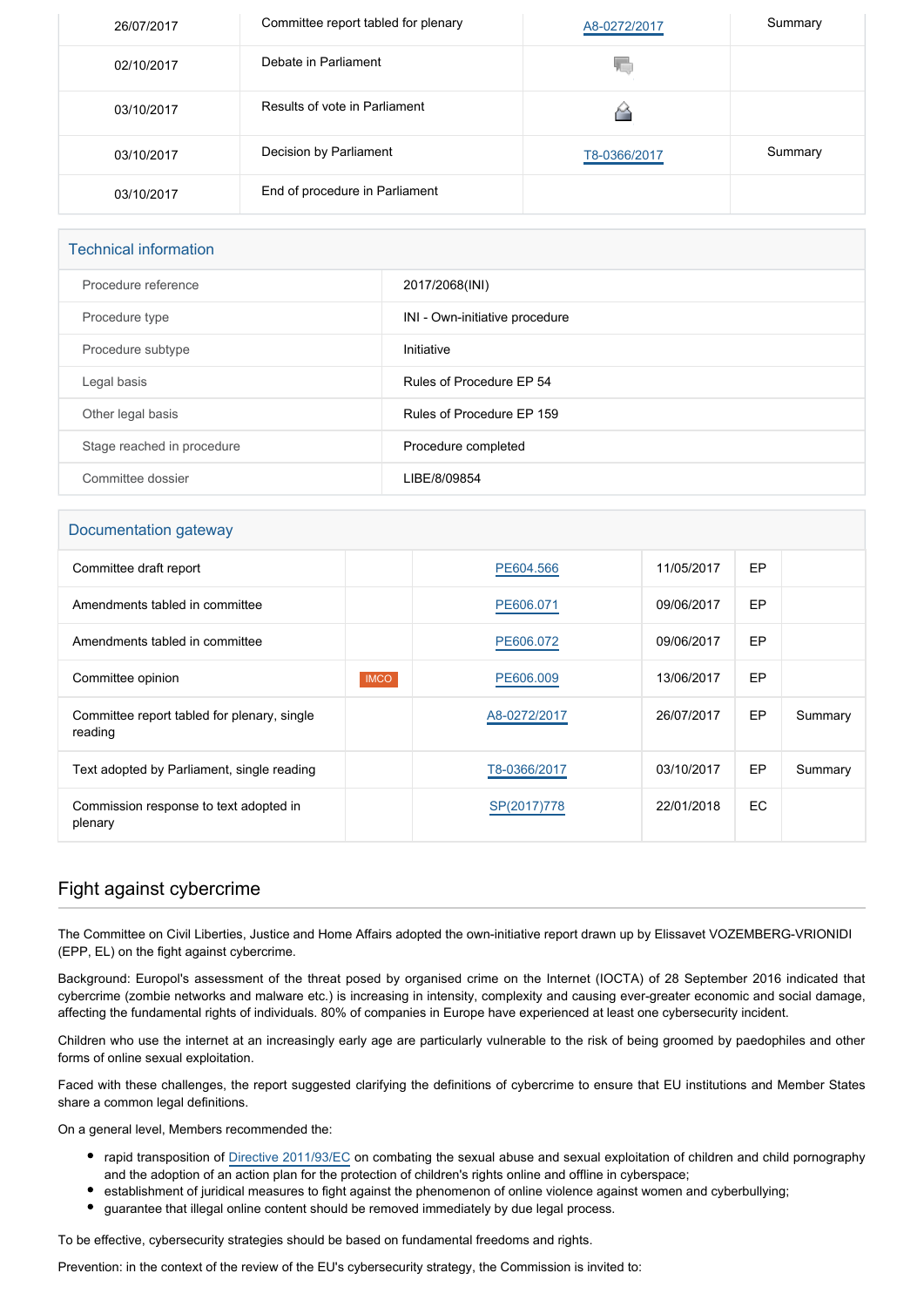- identify network and information security vulnerabilities of European Critical Infrastructure, promote the development of resilient systems and assess the situation with regard to the fight against cybercrime in the Union and the Member States;
- launch awareness-raising, information and prevention campaigns (with educational programmes) to ensure that all citizens, in particular children and other vulnerable users, but also central and local governments, and private sector actors, especially SMEs, are aware of the risks posed by cybercrime.

Member States should intensify the exchange of information, through Eurojust, Europol and ENISA, as well as best practice sharing via the European CSIRT (Cyber Security Incident Response Teams) and the CERTs (Computer Emergency Response Teams), with regard to the problems they face in the fight against cybercrime.

Enhance the responsibility of service providers: Members called for closer cooperation between competent authorities and service providers to accelerate mutual legal assistance and mutual recognition procedures in the areas of competence provided for in the European legal framework. Providers of electronic communications services established in a third country should designate in writing representatives in the Union.

In view of innovation trends and the growing accessibility of Internet of Things (IoT) devices, Members stated that attention must be paid to the safety of all devices and to promote the security by design approach.

They stressed the need to protect law enforcement databases from security incidents and unlawful access. They also encouraged service providers to adhere to the Code of Conduct on Countering Illegal Hate Speech Online.

Strengthening police and judicial cooperation: the report stressed the need to allow law enforcement authorities to have lawful access to relevant information, in the limited circumstances where such access is necessary and proportionate for reasons of security and justice.

Members called on the not to impose any obligation on encryption providers that would result in the weakening or compromising of the security of their networks or services, such as the creation or facilitation of back doors.

Feasible solutions must be offered where finding them is imperative for justice and security.

According to Members, lawful interception can be a highly effective measure to combat unlawful hacking, on condition that it is necessary, proportionate, based on due legal process and in full compliance with fundamental rights and EU data protection law and case law.

Electronic evidence: the report called for a common European approach to criminal justice. It stressed the need to find means to secure and obtain e-evidence more rapidly, as well as the importance of close cooperation between law enforcement authorities, third countries and service providers active on European territory.

In order to strengthen capacity-building at European level, the report called on ENISA to continuously evaluate the threat level and encouraged the Commission to invest in the IT capacity as well as the defence and resilience of the critical infrastructure of the EU institutions in order to reduce the EUs vulnerability to serious cyberattacks originating from large criminal organisations.

## Fight against cybercrime

The European Parliament adopted by 603 votes to 27, with 39 abstentions, a resolution on the fight against cybercrime.

Background: Europol's assessment of the threat posed by organised crime on the Internet (IOCTA) of 28 September 2016 indicated that cybercrime (zombie networks and malware etc.) is increasing in intensity, complexity and scale. 80% of companies in Europe have experienced at least one cybersecurity incident.

Children are particularly vulnerable to the risk of being groomed by paedophiles and other forms of online sexual exploitation. A considerable number of cybercrimes remain unprosecuted and unpunished.

Given the cross-border nature of cybercrime as well as the common cybersecurity threats faced by the EU, Parliament called for enhanced cooperation and information exchange between police and judicial authorities and cybercrime experts is essential for conducting effective investigations in cyberspace and obtaining electronic evidence.

On a general level, Members suggested streamlining common definitions of cybercrime, while stressing that the fight against cybercrime should be first and foremost about safeguarding and hardening critical infrastructures, including, among others, energy and electricity supply and financial structures. They strongly condemned any system interference undertaken or directed by a foreign nation or its agents to disrupt the democratic process of another country.

Parliament also recommended:

- adopting an action plan for the protection of childrens rights online and offline in cyberspace;
- putting in place all the necessary legal measures to combat the phenomenon of online violence against women and cyberbullying;
- giving Eurojust and Europol the means to improve the identification of victims and fight criminal networks of sexual offenders and accelerate the detection, analysis and reporting of child pornography material both online and offline;
- ensure that illegal online content is removed immediately by legal means.

Prevention: in the context of EU's cybersecurity strategy review, the Commission is invited to:

- identify network and information security vulnerabilities of European Critical Infrastructure, promote the development of resilient systems and assess the situation with regard to the fight against cybercrime in the Union and the Member States;
- launch awareness-raising, information and prevention campaigns (with educational programmes) to ensure that all citizens, in particular children and other vulnerable users, but also central and local governments, and private sector actors, especially SMEs, are aware of the risks posed by cybercrime;
- promote security measures such as encryption and anonymisation tools.

Member States should intensify the exchange of information, through Eurojust, Europol and ENISA, as well as best practice sharing via the European CSIRT (Cyber Security Incident Response Teams) and the CERTs (Computer Emergency Response Teams). They should also